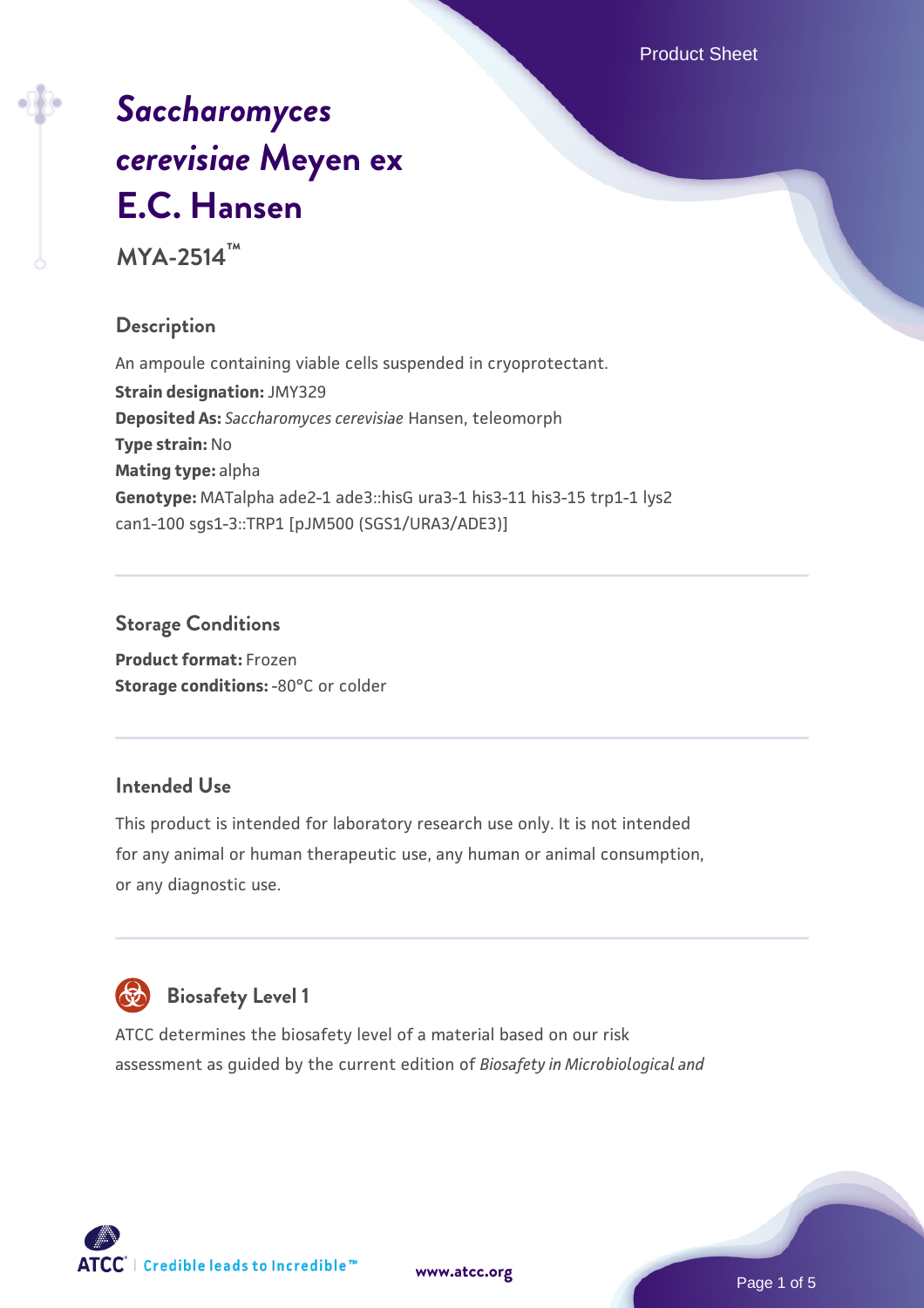#### **[Saccharomyces cerevisiae](https://www.atcc.org/products/mya-2514)** [Meyen ex E.C. Hansen](https://www.atcc.org/products/mya-2514) **MYA-2514**

*Biomedical Laboratories (BMBL)*, U.S. Department of Health and Human Services. It is your responsibility to understand the hazards associated with the material per your organization's policies and procedures as well as any other applicable regulations as enforced by your local or national agencies.

ATCC highly recommends that appropriate personal protective equipment is always used when handling vials. For cultures that require storage in liquid nitrogen, it is important to note that some vials may leak when submersed in liquid nitrogen and will slowly fill with liquid nitrogen. Upon thawing, the conversion of the liquid nitrogen back to its gas phase may result in the vial exploding or blowing off its cap with dangerous force creating flying debris. Unless necessary, ATCC recommends that these cultures be stored in the vapor phase of liquid nitrogen rather than submersed in liquid nitrogen.

# **Certificate of Analysis**

For batch-specific test results, refer to the applicable certificate of analysis that can be found at www.atcc.org.

# **Growth Conditions Medium:**  [ATCC Medium 1245: YEPD](https://www.atcc.org/-/media/product-assets/documents/microbial-media-formulations/1/2/4/5/atcc-medium-1245.pdf?rev=705ca55d1b6f490a808a965d5c072196) **Temperature:** 25°C

# **Handling Procedures**

**Frozen ampoules** packed in dry ice should either be thawed immediately or

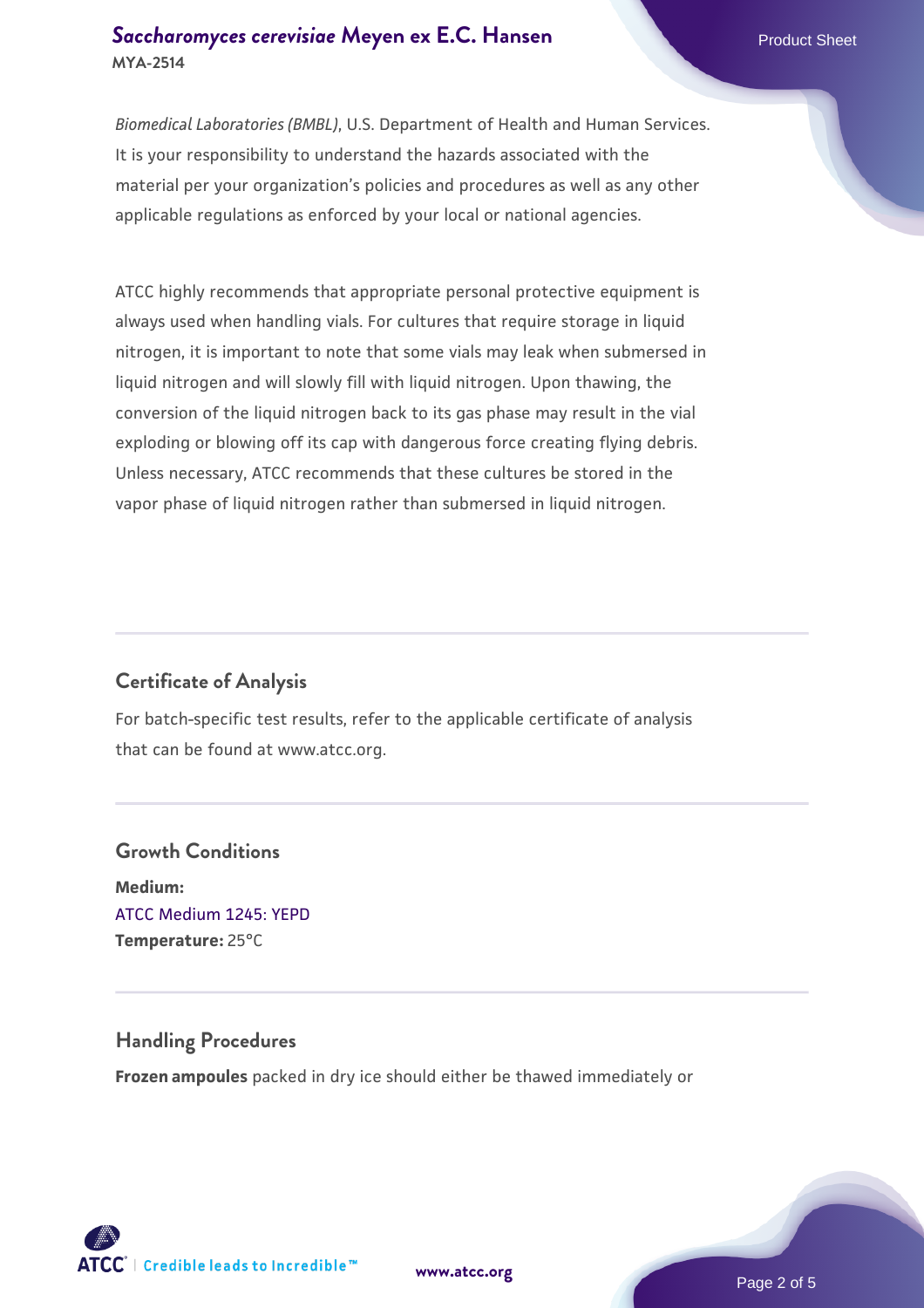### **[Saccharomyces cerevisiae](https://www.atcc.org/products/mya-2514)** [Meyen ex E.C. Hansen](https://www.atcc.org/products/mya-2514) **MYA-2514**

stored in liquid nitrogen. If liquid nitrogen storage facilities are not available, frozen ampoules may be stored at or below -70°C for approximately one week. **Do not under any circumstance store frozen ampoules at refrigerator freezer temperatures (generally -20°C)**. Storage of frozen material at this temperature will result in the death of the culture.

- 1. To thaw a frozen ampoule, place in a **25°C to 30°C** water bath, until just thawed **(approximately 5 minutes)**. Immerse the ampoule just sufficient to cover the frozen material. Do not agitate the ampoule.
- 2. Immediately after thawing, wipe down ampoule with 70% ethanol and aseptically transfer at least 50 µL (or 2-3 agar cubes) of the content onto a plate or broth with medium recommended.
- 3. Incubate the inoculum/strain at the temperature and conditions recommended.
- 4. Inspect for growth of the inoculum/strain regularly for up to 4 weeks. The time necessary for significant growth will vary from strain to strain.

#### **Material Citation**

If use of this material results in a scientific publication, please cite the material in the following manner: *Saccharomyces cerevisiae* Meyen ex E.C. Hansen (ATCC MYA-2514)

#### **References**

References and other information relating to this material are available at www.atcc.org.

#### **Warranty**

The product is provided 'AS IS' and the viability of ATCC® products is warranted for 30 days from the date of shipment, provided that the customer has stored and handled the product according to the information

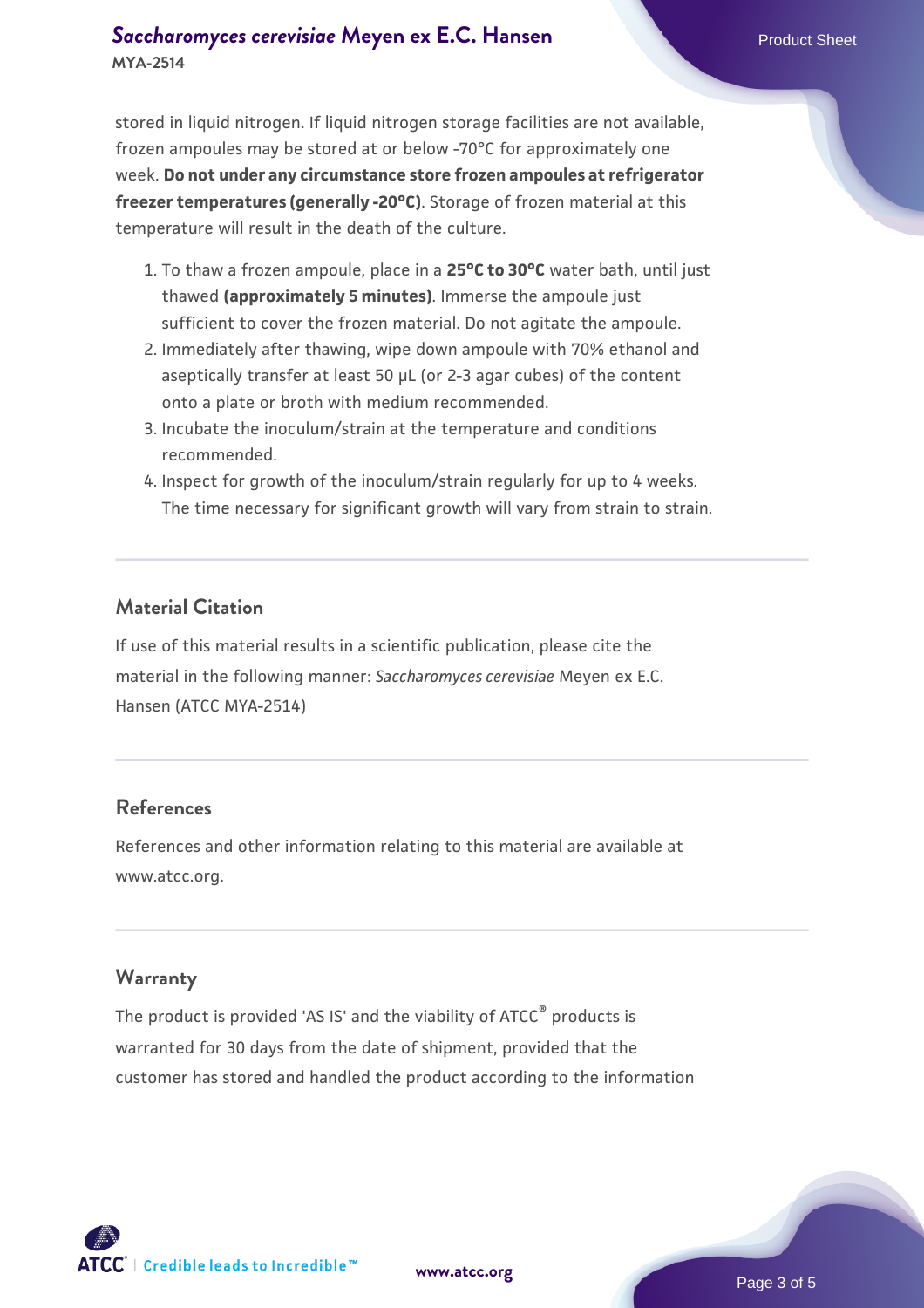### **[Saccharomyces cerevisiae](https://www.atcc.org/products/mya-2514)** [Meyen ex E.C. Hansen](https://www.atcc.org/products/mya-2514) **MYA-2514**

included on the product information sheet, website, and Certificate of Analysis. For living cultures, ATCC lists the media formulation and reagents that have been found to be effective for the product. While other unspecified media and reagents may also produce satisfactory results, a change in the ATCC and/or depositor-recommended protocols may affect the recovery, growth, and/or function of the product. If an alternative medium formulation or reagent is used, the ATCC warranty for viability is no longer valid. Except as expressly set forth herein, no other warranties of any kind are provided, express or implied, including, but not limited to, any implied warranties of merchantability, fitness for a particular purpose, manufacture according to cGMP standards, typicality, safety, accuracy, and/or noninfringement.

#### **Disclaimers**

This product is intended for laboratory research use only. It is not intended for any animal or human therapeutic use, any human or animal consumption, or any diagnostic use. Any proposed commercial use is prohibited without a license from ATCC.

While ATCC uses reasonable efforts to include accurate and up-to-date information on this product sheet, ATCC makes no warranties or representations as to its accuracy. Citations from scientific literature and patents are provided for informational purposes only. ATCC does not warrant that such information has been confirmed to be accurate or complete and the customer bears the sole responsibility of confirming the accuracy and completeness of any such information.

This product is sent on the condition that the customer is responsible for and assumes all risk and responsibility in connection with the receipt, handling, storage, disposal, and use of the ATCC product including without limitation taking all appropriate safety and handling precautions to minimize health or environmental risk. As a condition of receiving the material, the customer agrees that any activity undertaken with the ATCC product and any progeny or modifications will be conducted in compliance with all applicable laws,



**[www.atcc.org](http://www.atcc.org)**

Page 4 of 5